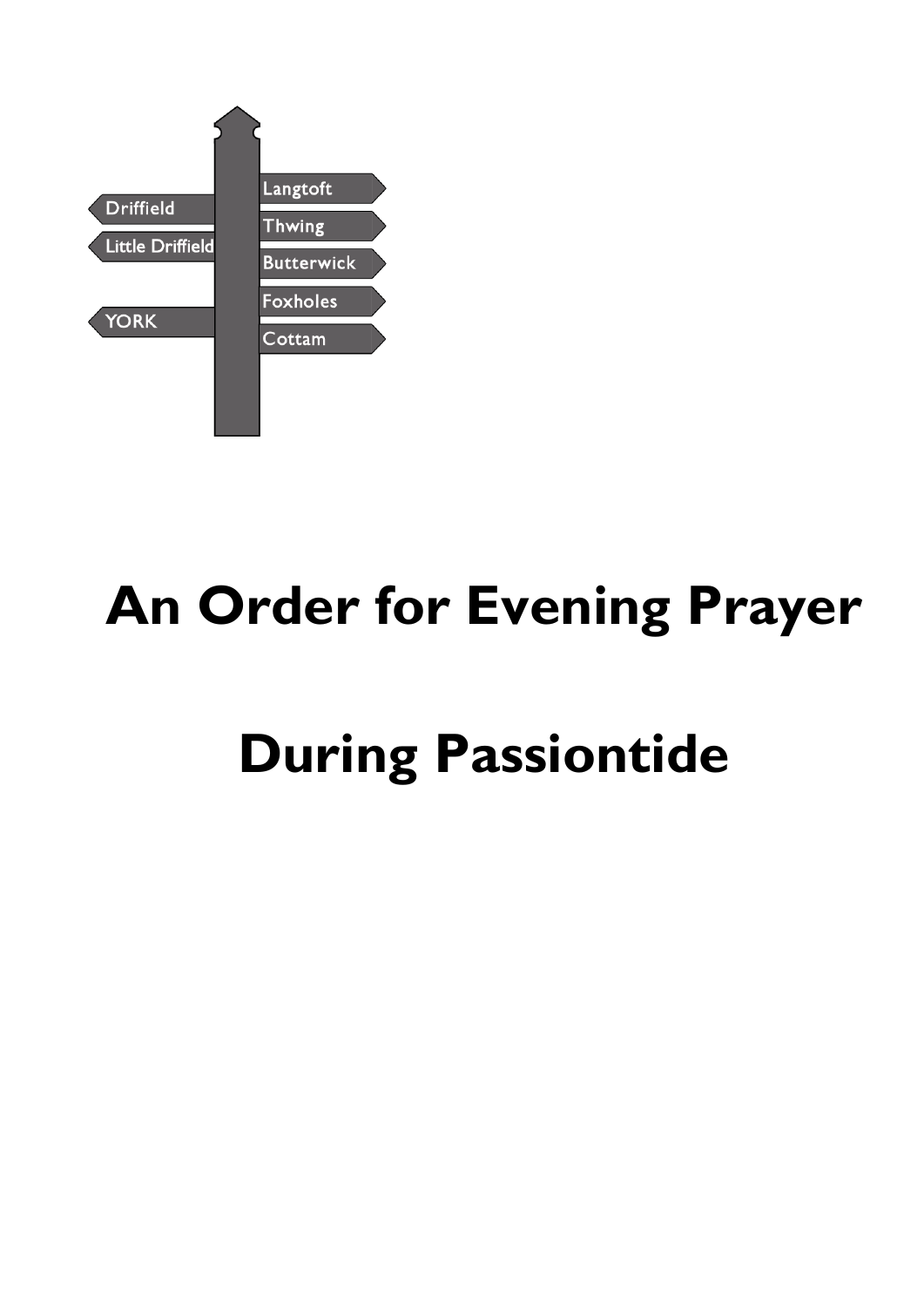# **Preparation**

O God, make speed to save us.

*All* **O Lord, make haste to help us.**

Hear our voice, O Lord, according to your faithful love, *All* **according to your judgement give us life.**

Blessed are you, Lord God of our salvation, to you be glory and praise for ever. As we behold your Son, enthroned on the cross, stir up in us the fire of your love, that we may be cleansed from all our sins, and walk with you in newness of life singing the praise of him who died for us and our salvation. Blessed be God, Father, Son and Holy Spirit. *All* **Blessed be God for ever.**

> The royal banners forward go, the cross shines forth in mystic glow; where he in flesh, our flesh who made, our sentence bore, our ransom paid.

There whilst he hung, his sacred side by soldier's spear was opened wide, to cleanse us in the precious flood of water mingled with his blood.

Fulfilled is now what David told in true prophetic song of old, how God the nations' King should be; for God is reigning from the tree.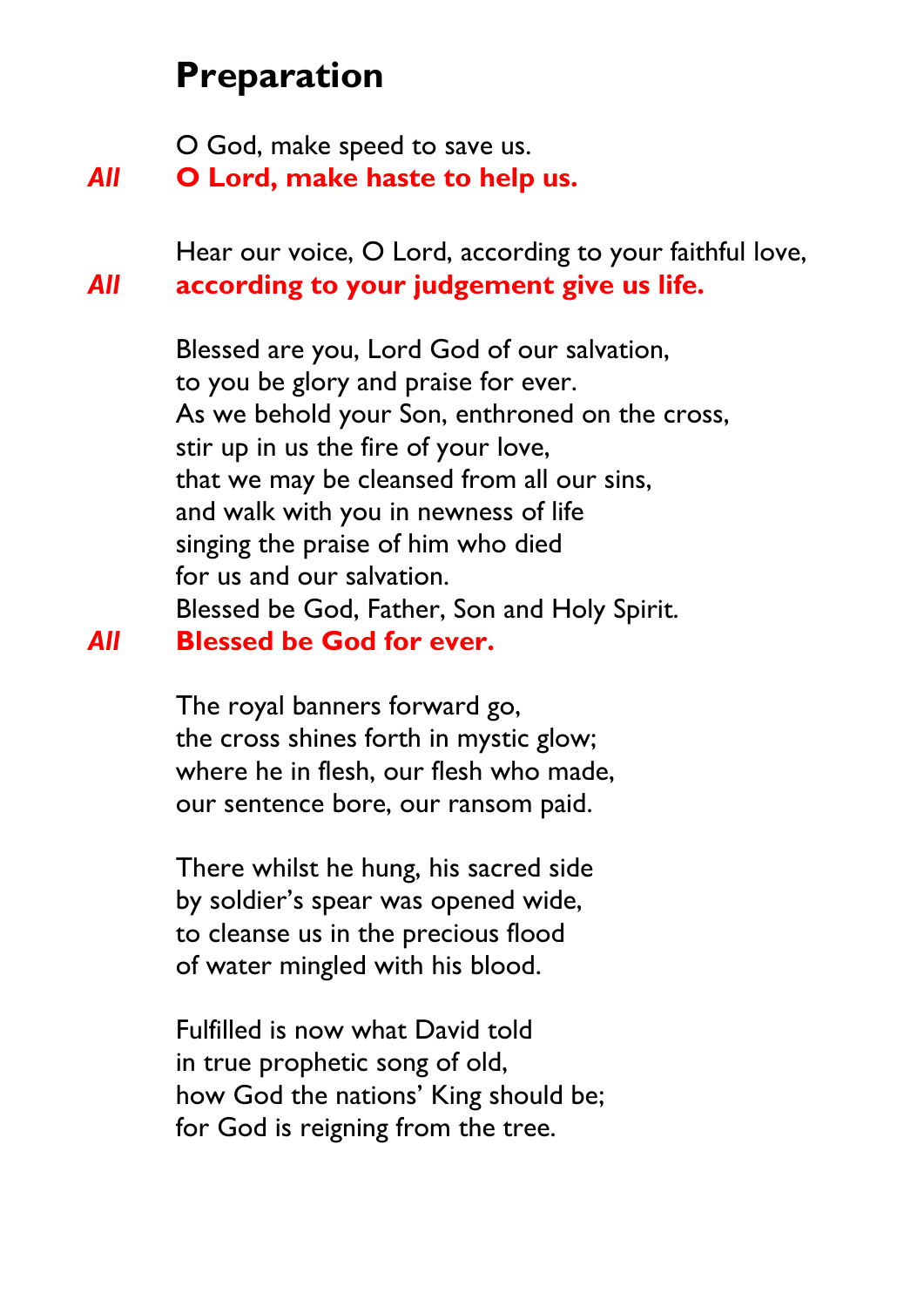O tree of glory, tree most fair, ordained those holy limbs to bear, how bright in purple robe it stood, the purple of a Saviour's blood!

Upon its arms, like balance true, he weighed the price for sinners due, the price which none but he could pay, and spoiled the spoiler of his prey.

To thee, eternal Three in One, let homage meet by all be done: as by the cross thou dost restore, so rule and guide us evermore.

*Venantius Fortunatus, tr: J M Neale (alt.) (Tune: LM)*

### *This opening prayer may be said*

That this evening may be holy, good and peaceful, let us pray with one heart and mind.

#### *Silence is kept.*

As our evening prayer rises before you, O God, so may your mercy come down upon us to cleanse our hearts and set us free to sing your praise now and for ever. *All* **Amen.**

# **The Word of God**

*Psalmody The appointed psalmody is said.*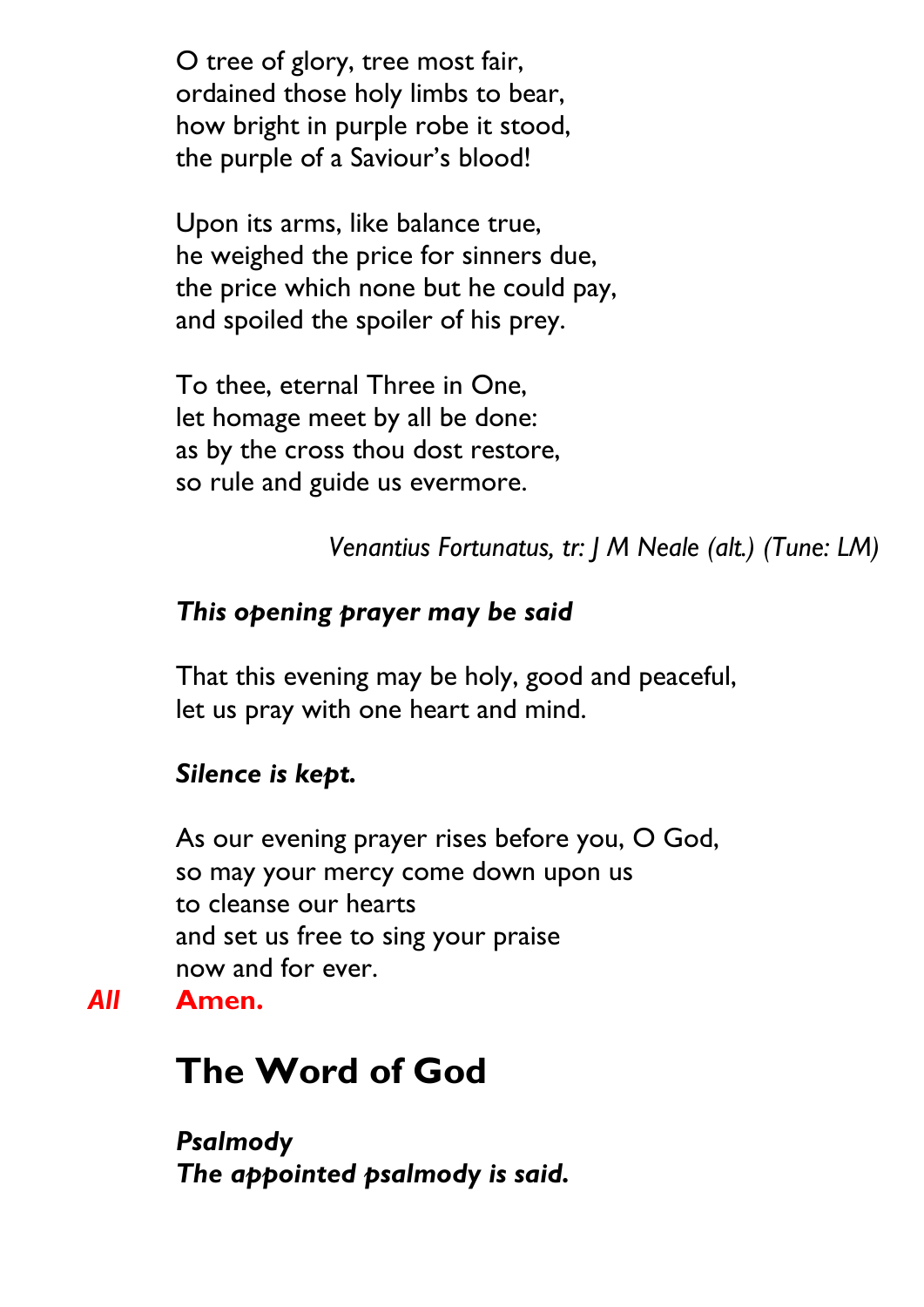*Each psalm or group of psalms may end with*

*All* **Glory to the Father and to the Son and to the Holy Spirit; as it was in the beginning is now and shall be for ever. Amen.**

> *If there are two Scripture readings, the first may be read here, or both may be read after the canticle.*

#### *Canticle*

- *All* **At the name of Jesus every knee shall bow.**
- 1 Christ Jesus was in the form of God, but he did not cling to equality with God.
- 2 He emptied himself, taking the form of a servant,  $\cdot$ and was born in our human likeness.
- 3 Being found in human form he humbled himself, and became obedient unto death, even death on a cross.
- 4 Therefore God has highly exalted him,  $\cdot$ and bestowed on him the name above every name,
- 5 That at the name of Jesus every knee should bow, in heaven and on earth and under the earth;
- 6 And every tongue confess that Jesus Christ is Lord, to the glory of God the Father.

*Philippians 2.5–11*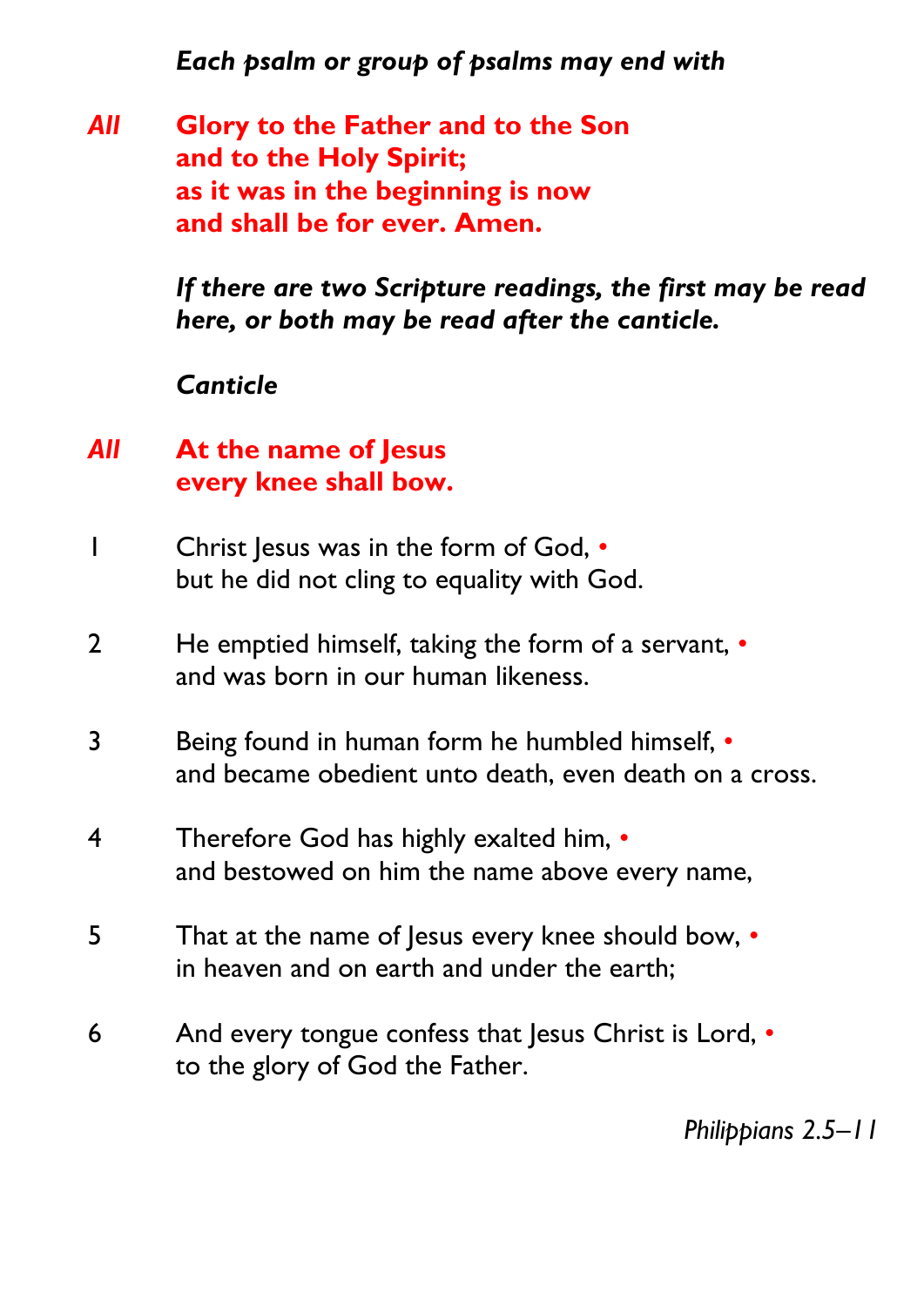- *All* **Glory to the Father and to the Son and to the Holy Spirit; as it was in the beginning is now and shall be for ever. Amen.**
- *All* **At the name of Jesus every knee shall bow.**

*Scripture Reading*

*One or more readings appointed for the day are read.*

*The reading(s) may be followed by a time of silence.*

*A suitable song or chant, or a responsory in this or another form, may follow*

We adore you, O Christ, and we bless you;

- *All* **by your holy cross, you have redeemed the world.** Christ committed no sin, no guile was found on his lips.
- *All* **We adore you, O Christ, and we bless you.** He himself bore our sins in his body on the tree that we might die to sin and live to righteousness.
- *All* **By your holy cross, you have redeemed the world.** By his wounds you have been healed.
- *All* **We adore you, O Christ, and we bless you; by your holy cross, you have redeemed the world.**

*cf 1 Peter 2*

### *Gospel Canticle*

# *Refrain:*

*All* **God's love for us is revealed in that, while we were yet sinners, Christ died for us.**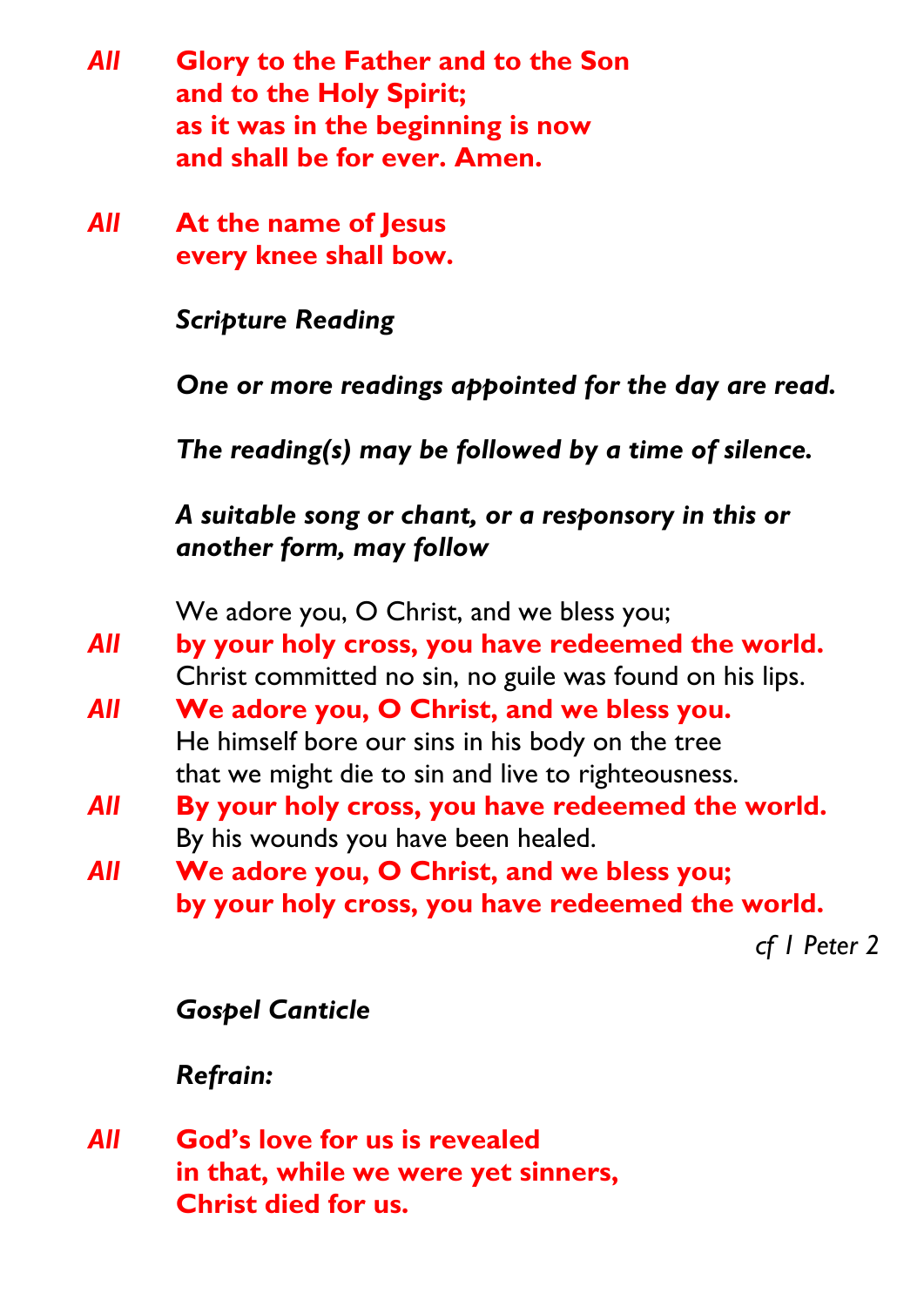|     | My soul proclaims the greatness of the Lord,<br>my spirit rejoices in God my Saviour; •<br>he has looked with favour on his lowly servant. |              |
|-----|--------------------------------------------------------------------------------------------------------------------------------------------|--------------|
| 2   | From this day all generations will call me blessed; •<br>the Almighty has done great things for me<br>and holy is his name.                |              |
| 3   | He has mercy on those who fear him, $\bullet$<br>from generation to generation.                                                            |              |
| 4   | He has shown strength with his arm $\cdot$<br>and has scattered the proud in their conceit,                                                |              |
| 5   | <b>Casting down the mighty from their thrones •</b><br>and lifting up the lowly.                                                           |              |
| 6   | He has filled the hungry with good things $\cdot$<br>and sent the rich away empty.                                                         |              |
| 7   | He has come to the aid of his servant Israel, $\cdot$<br>to remember his promise of mercy,                                                 |              |
| 8   | The promise made to our ancestors, •<br>to Abraham and his children for ever.                                                              | Luke 1.46-55 |
| All | <b>Glory to the Father and to the Son</b><br>and to the Holy Spirit;<br>as it was in the beginning is now<br>and shall be for ever. Amen.  |              |
| All | <b>God's love for us is revealed</b><br>in that, while we were yet sinners,<br><b>Christ died for us.</b>                                  |              |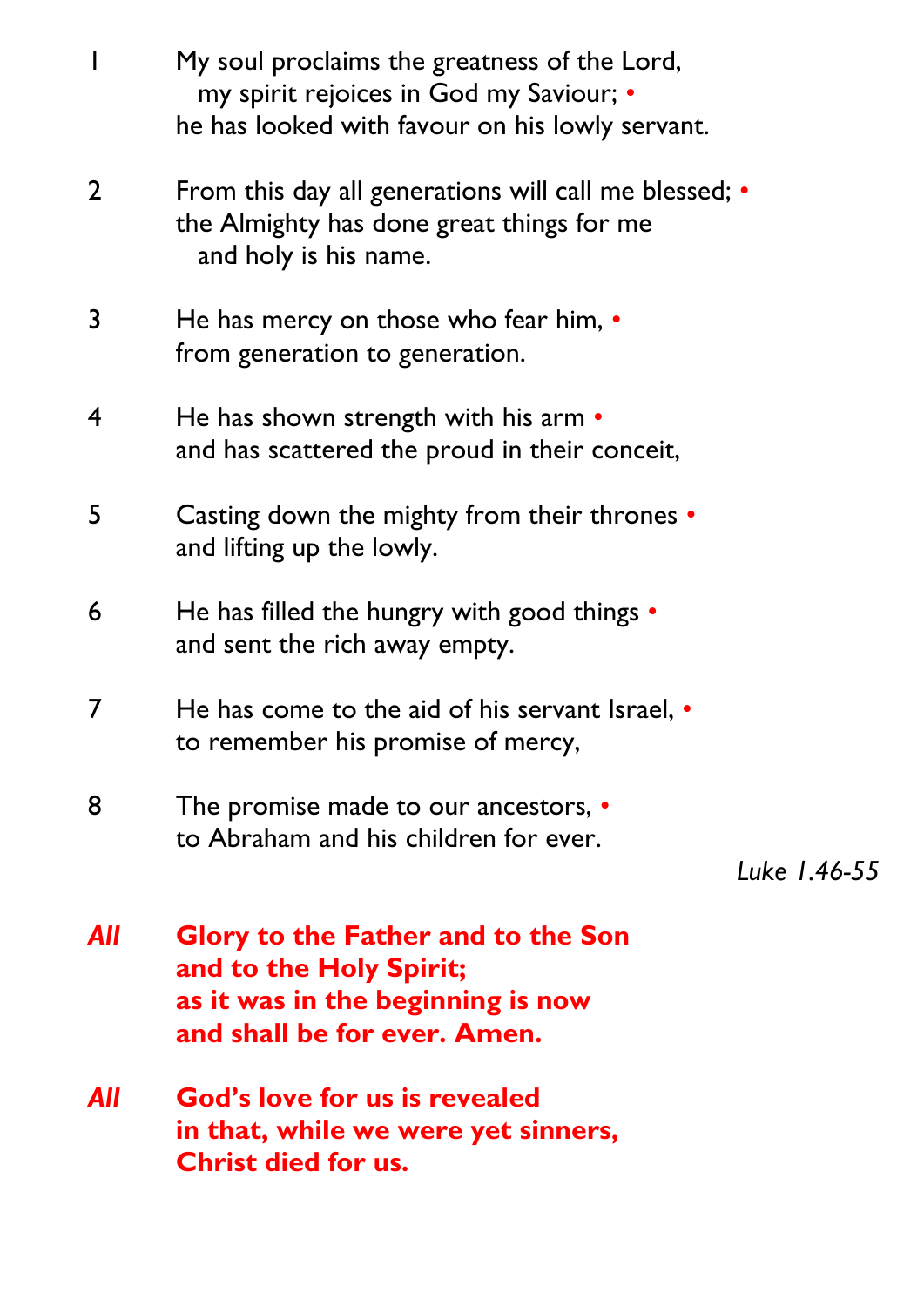# **Prayers**

*Thanksgiving may be made for the day.*

*Intercessions are offered ¶ for peace ¶ for individuals and their needs*

### *These responses may be used*

Lord, in your mercy

*All* **hear our prayer.**

**(or)**

Lord, hear us.

*All* **Lord, graciously hear us.**

*Silence may be kept.*

# *The Collect of the day or the following is said*

*(from the Fifth Sunday of Lent)* Most merciful God, who by the death and resurrection of your Son Jesus Christ delivered and saved the world: grant that by faith in him who suffered on the cross we may triumph in the power of his victory; through Jesus Christ our Lord. *All* **Amen.**

> *(or, from Palm Sunday)* Almighty and everlasting God, who in your tender love towards the human race sent your Son our Saviour Jesus Christ to take upon him our flesh and to suffer death upon the cross: